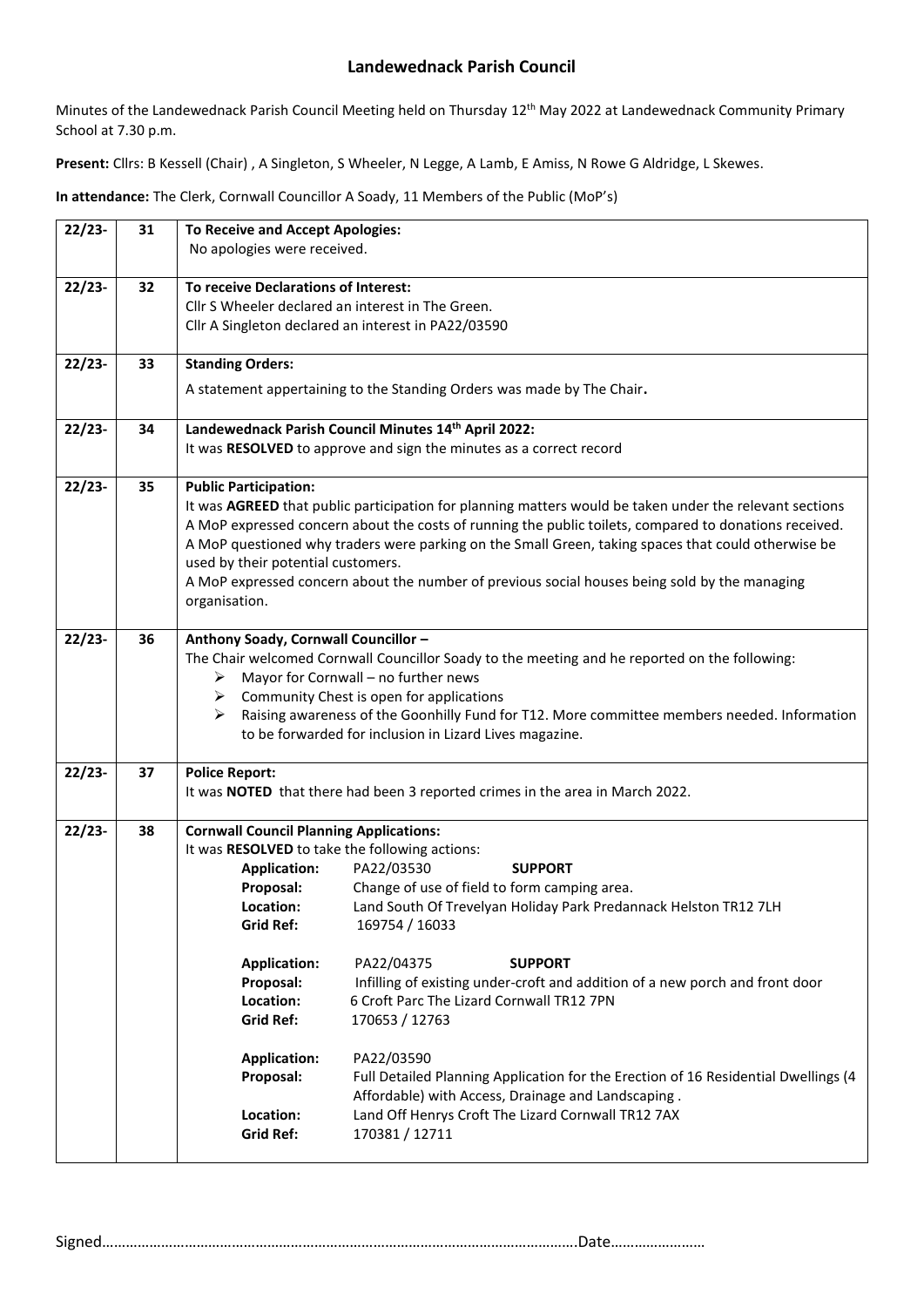|          |    | The Parish Council is aware that this land has been awaiting development for some years, and welcomes<br>the inclusion of affordable housing, however, dismay was expressed at the number of 4 bedroomed<br>properties when the housing need in the village is for 1 and 2 bedroom residences. It was noted that the<br>proportion of affordable houses within the development is calculated at 4.8. The developer is opting to<br>pay financial recompense for the 0.8 house although the Parish Council felt that a 5 <sup>th</sup> affordable property<br>would be more appropriate given the current affordable housing need.<br>It was RESOLVED to OBJECT to this application on those grounds. |                                                                                                                                                                                                                                                                                                                                                                                       |  |  |  |
|----------|----|------------------------------------------------------------------------------------------------------------------------------------------------------------------------------------------------------------------------------------------------------------------------------------------------------------------------------------------------------------------------------------------------------------------------------------------------------------------------------------------------------------------------------------------------------------------------------------------------------------------------------------------------------------------------------------------------------|---------------------------------------------------------------------------------------------------------------------------------------------------------------------------------------------------------------------------------------------------------------------------------------------------------------------------------------------------------------------------------------|--|--|--|
| $22/23-$ | 39 | <b>Cornwall Council Planning Decisions:</b><br>The following decisions and actions were NOTED:                                                                                                                                                                                                                                                                                                                                                                                                                                                                                                                                                                                                       |                                                                                                                                                                                                                                                                                                                                                                                       |  |  |  |
|          |    | <b>Application:</b><br>Location:<br>Proposal:                                                                                                                                                                                                                                                                                                                                                                                                                                                                                                                                                                                                                                                        | PA21/10718<br><b>APPROVED</b><br>Units Rear Of Rose In The Valley Ruan Minor Helston Cornwall TR12 7LH<br>Conversion of Existing Commercial Units to Residential Dwelling                                                                                                                                                                                                             |  |  |  |
|          |    | <b>Application:</b>                                                                                                                                                                                                                                                                                                                                                                                                                                                                                                                                                                                                                                                                                  | PA22/03157<br><b>APPROVED</b>                                                                                                                                                                                                                                                                                                                                                         |  |  |  |
|          |    | Location:                                                                                                                                                                                                                                                                                                                                                                                                                                                                                                                                                                                                                                                                                            | Penhallow Church Cove The Lizard Cornwall TR12 7PQ                                                                                                                                                                                                                                                                                                                                    |  |  |  |
|          |    | Proposal:                                                                                                                                                                                                                                                                                                                                                                                                                                                                                                                                                                                                                                                                                            | Two-storey extension to existing dwelling, plus demolition of garage and<br>construction of detached office building.                                                                                                                                                                                                                                                                 |  |  |  |
|          |    |                                                                                                                                                                                                                                                                                                                                                                                                                                                                                                                                                                                                                                                                                                      |                                                                                                                                                                                                                                                                                                                                                                                       |  |  |  |
|          |    | <b>Application:</b>                                                                                                                                                                                                                                                                                                                                                                                                                                                                                                                                                                                                                                                                                  | PA22/01504<br><b>WITHDRAWN</b>                                                                                                                                                                                                                                                                                                                                                        |  |  |  |
|          |    | Location:<br>Proposal:                                                                                                                                                                                                                                                                                                                                                                                                                                                                                                                                                                                                                                                                               | Trewidden Church Cove The Lizard TR12 7PH<br>Construction of rear extension and associated works                                                                                                                                                                                                                                                                                      |  |  |  |
|          |    |                                                                                                                                                                                                                                                                                                                                                                                                                                                                                                                                                                                                                                                                                                      |                                                                                                                                                                                                                                                                                                                                                                                       |  |  |  |
| $22/23-$ | 40 | <b>Platinum Jubilee Celebrations:</b>                                                                                                                                                                                                                                                                                                                                                                                                                                                                                                                                                                                                                                                                |                                                                                                                                                                                                                                                                                                                                                                                       |  |  |  |
|          |    |                                                                                                                                                                                                                                                                                                                                                                                                                                                                                                                                                                                                                                                                                                      | A report on the Platinum Jubilee proposals was received including the following:                                                                                                                                                                                                                                                                                                      |  |  |  |
|          |    | 27 <sup>th</sup> May: Queen themed scarecrow hunt for the week winner to be announced on the jubilee fun day<br>2 <sup>nd</sup> June: Official Proclamation (Full wording on the Parish Council website in Cornish & English)<br>2 <sup>nd</sup> June: Children's Tea Party, The Reading Room<br>3rd June: Jubilee celebrations on the Lizard Recreation Ground<br>5 <sup>th</sup> June: Chapel Service on The Small Green<br>5 <sup>th</sup> June: Platinum Jubilee Big Lunch - Tregullas Farm<br>More village events, as notified to the Clerk will be posted onto the 'Platinum Jubilee' page of the Parish<br>Council website - www.landewednackparishcouncil.org.uk                             |                                                                                                                                                                                                                                                                                                                                                                                       |  |  |  |
| $22/23-$ | 41 | The Toilets:                                                                                                                                                                                                                                                                                                                                                                                                                                                                                                                                                                                                                                                                                         |                                                                                                                                                                                                                                                                                                                                                                                       |  |  |  |
|          |    | Ongoing issues for maintenance and repair due to volume of use are being addressed, with appropriate<br>tradespeople being used as appropriate. Recognising the amount of voluntary time taken to supervise the<br>work for the facility, the Chair proposed a vote of thanks to Cllr Singleton which was carried unanimously.                                                                                                                                                                                                                                                                                                                                                                       |                                                                                                                                                                                                                                                                                                                                                                                       |  |  |  |
| $22/23-$ | 42 | The Green:                                                                                                                                                                                                                                                                                                                                                                                                                                                                                                                                                                                                                                                                                           | The new benches and picnic benches have been installed and the Parish Council has received many<br>comments and emails of support for the functionality and appearance of The Small Green, creating a<br>welcoming ambiance for visitors to the village and a space for them to eat their locally purchased<br>refreshments and also to picnic. The bus shelter has now been cleaned. |  |  |  |
|          |    | The Chapel has requested permission to erect a small gazebo on The Small Green to facilitate the service<br>to be held on Sunday 5 <sup>th</sup> June between 11 am & 1 pm. Permission given.                                                                                                                                                                                                                                                                                                                                                                                                                                                                                                        |                                                                                                                                                                                                                                                                                                                                                                                       |  |  |  |
|          |    | The Parish Council has received enquiries from coach companies wanting to bring coachloads of tourists to<br>the village centre and asking for details of parking facilities. Local landowners with such facilities are<br>requested to contact the Parish Council so that their details can be forwarded.                                                                                                                                                                                                                                                                                                                                                                                           |                                                                                                                                                                                                                                                                                                                                                                                       |  |  |  |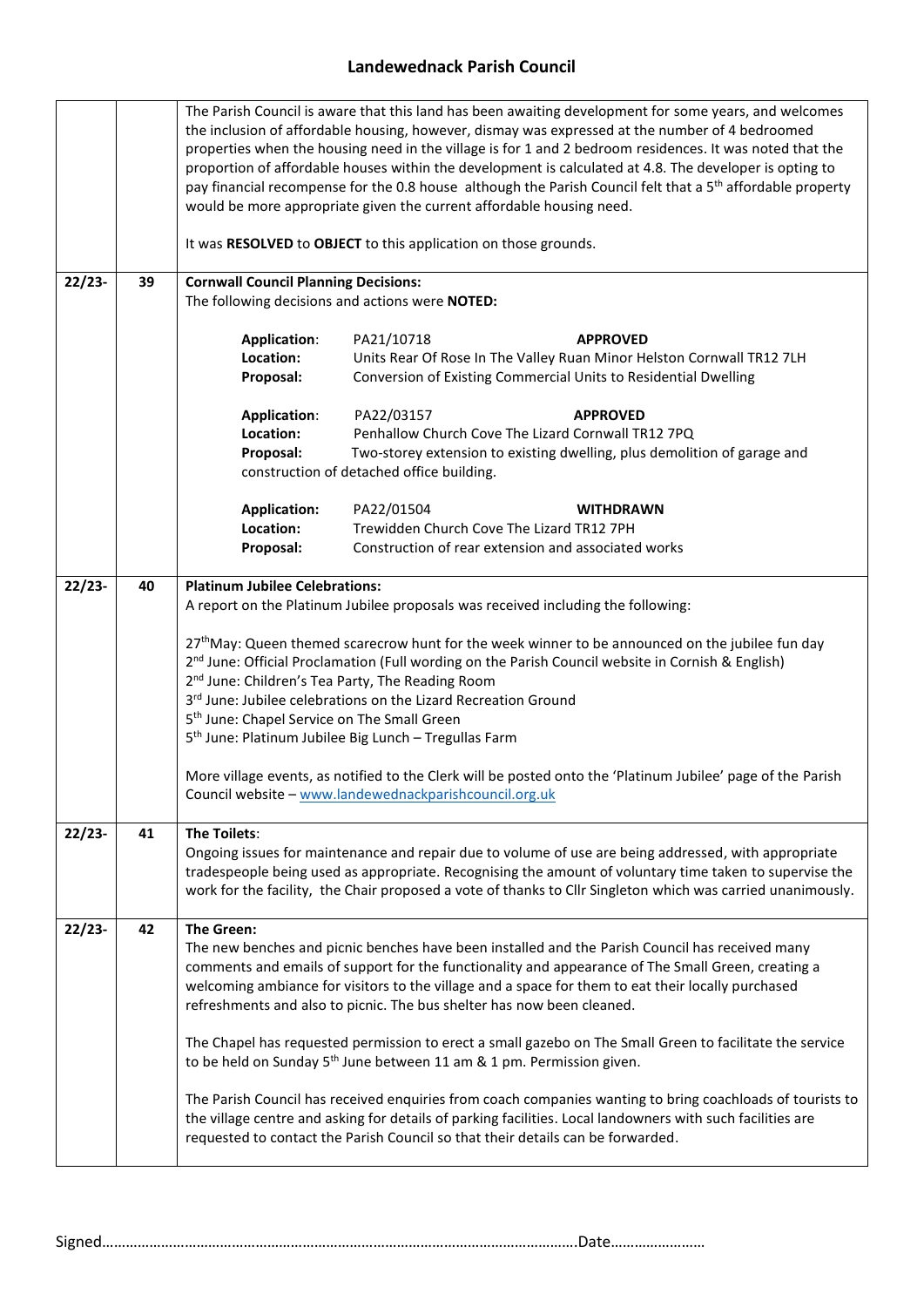|          |                                                                                                       | There has been no further information from the Planning Inspectorate regarding the application submitted     |  |  |  |  |  |
|----------|-------------------------------------------------------------------------------------------------------|--------------------------------------------------------------------------------------------------------------|--|--|--|--|--|
|          |                                                                                                       | by a MoP under the Commons Act 2006 - Schedule 2(5). - Application to register land wrongly registered       |  |  |  |  |  |
|          |                                                                                                       | as common land as village green.                                                                             |  |  |  |  |  |
|          |                                                                                                       |                                                                                                              |  |  |  |  |  |
| $22/23-$ | 42                                                                                                    | <b>Footpaths &amp; Signposts:</b>                                                                            |  |  |  |  |  |
|          | The PROW stile as previously reported has been repaired.                                              |                                                                                                              |  |  |  |  |  |
|          | National Trust rangers are looking to improve the stile access over the hedge on Beacon Terrace.      |                                                                                                              |  |  |  |  |  |
|          |                                                                                                       |                                                                                                              |  |  |  |  |  |
| $22/23-$ | 43                                                                                                    | Social Housing: To receive a report                                                                          |  |  |  |  |  |
|          |                                                                                                       | Cornwall Community Land Trust are arranging a zoom meeting for the Working Party. A wide range of            |  |  |  |  |  |
|          | local stakeholders are needed for the working party to represent the views of all of the village. The |                                                                                                              |  |  |  |  |  |
|          |                                                                                                       | intention is for 100% of the properties to be available to rent.                                             |  |  |  |  |  |
|          |                                                                                                       | The following surveys are booked for the land adjacent to The Triangle.                                      |  |  |  |  |  |
|          |                                                                                                       | Bat automated survey $1 - 10$ th - $16$ <sup>th</sup> May                                                    |  |  |  |  |  |
|          |                                                                                                       | Bat automated survey $2 - 26$ <sup>th</sup> July - 1 <sup>st</sup> August<br>$\bullet$                       |  |  |  |  |  |
|          |                                                                                                       | Bat automated survey 3 - 22 <sup>nd</sup> - 29 <sup>th</sup> September<br>$\bullet$                          |  |  |  |  |  |
|          |                                                                                                       | Botanical walkover and BNG assessment - 26 <sup>th</sup> July<br>$\bullet$                                   |  |  |  |  |  |
|          |                                                                                                       | Reptile surveys - September* (weather dependent, specific dates until nearer the time).                      |  |  |  |  |  |
|          |                                                                                                       |                                                                                                              |  |  |  |  |  |
| $22/23-$ | 44                                                                                                    | <b>Community Network Panel:</b>                                                                              |  |  |  |  |  |
|          |                                                                                                       | Cllr Amiss reported about the Community Social Business Fund whereby training, grants and advice is          |  |  |  |  |  |
|          |                                                                                                       | available. Information will be forwarded for the Parish Council website and for Lizard Lives.                |  |  |  |  |  |
|          |                                                                                                       |                                                                                                              |  |  |  |  |  |
| $22/23-$ | <b>Defibrillators and Training:</b>                                                                   |                                                                                                              |  |  |  |  |  |
|          |                                                                                                       | The training session on 24 <sup>th</sup> May 2022 is now fully subscribed. It was RESOLVED to donate £20 per |  |  |  |  |  |
|          |                                                                                                       | attendee to British Heart Foundation, the Charity suggested by the Trainers in lieu of any fee.              |  |  |  |  |  |
|          |                                                                                                       |                                                                                                              |  |  |  |  |  |
| $22/23-$ | 46                                                                                                    | <b>Receipts:</b>                                                                                             |  |  |  |  |  |
|          | The receipts detailed in Appendix A were NOTED.                                                       |                                                                                                              |  |  |  |  |  |
| $22/23-$ | 47                                                                                                    | <b>Payment of Accounts:</b>                                                                                  |  |  |  |  |  |
|          |                                                                                                       | It was RESOLVED to approve the accounts submitted for payment. (see appendix B).                             |  |  |  |  |  |
|          |                                                                                                       |                                                                                                              |  |  |  |  |  |
| $22/23-$ | 48                                                                                                    | <b>Grant and Donation Requests:</b>                                                                          |  |  |  |  |  |
|          |                                                                                                       | It was RESOLVED to accept the following Grant applications:                                                  |  |  |  |  |  |
|          |                                                                                                       | Community Group - Platinum Jubilee Beacon Lighting and Funday - £550                                         |  |  |  |  |  |
|          |                                                                                                       | Reading Room - Children's Platinum Jubilee Tea Party - £250                                                  |  |  |  |  |  |
|          |                                                                                                       |                                                                                                              |  |  |  |  |  |
| $22/23-$ | 49                                                                                                    | <b>Internal Auditor's Report 2021/22</b><br>It was RESOLVED to receive the internal Auditor's Report         |  |  |  |  |  |
|          |                                                                                                       |                                                                                                              |  |  |  |  |  |
| $22/23-$ | 50                                                                                                    | <b>Annual Governance Statement 2021/22</b>                                                                   |  |  |  |  |  |
|          |                                                                                                       | It was RESOLVED to complete and sign the Annual Governance Statement                                         |  |  |  |  |  |
|          |                                                                                                       |                                                                                                              |  |  |  |  |  |
| $22/23-$ | 51                                                                                                    | <b>Accounting Statements 2021/22</b>                                                                         |  |  |  |  |  |
|          |                                                                                                       | It was RESOLVED to complete and sign the Accounting Statements                                               |  |  |  |  |  |
|          |                                                                                                       |                                                                                                              |  |  |  |  |  |
| $22/23-$ | 52                                                                                                    | <b>Annual Accounts 2021/22</b>                                                                               |  |  |  |  |  |
|          |                                                                                                       | It was RESOLVED to approve the Accounts                                                                      |  |  |  |  |  |
|          |                                                                                                       |                                                                                                              |  |  |  |  |  |
| $22/23-$ | 53                                                                                                    | Correspondence - The following correspondence has been received:                                             |  |  |  |  |  |
|          | Homes for Cornwall - 16 <sup>th</sup> May 2022 meeting in Truro                                       |                                                                                                              |  |  |  |  |  |
|          |                                                                                                       | St Keverne Parish Council re meeting of Lizard Parish Councils - Monday 20 <sup>th</sup> June 2022 - tbc     |  |  |  |  |  |